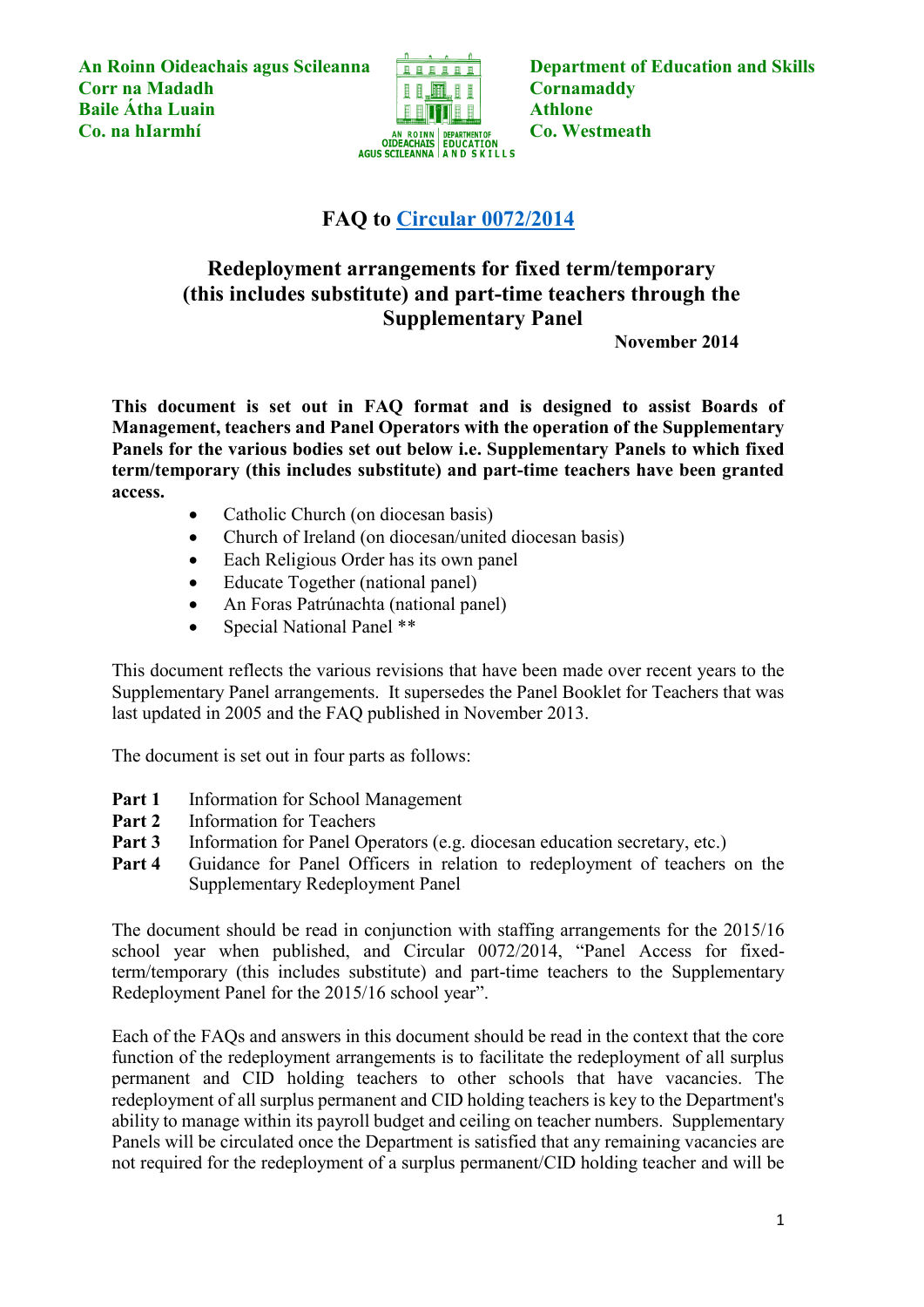used to fill remaining permanent vacancies (excluding Principal posts) that can be filled on or before 2 November 2015.

It is important to note that the allocation of all teaching posts to schools is contingent on schools complying with the redeployment arrangements. The Department will be monitoring compliance with these arrangements through information received through the operation of the payroll. **Schools that have not complied with the redeployment arrangements will not be permitted to fill permanent vacancies on a permanent basis**.

\*\* The Supplementary Special National Panel is being phased out and no new applications are being accepted. It will be used only for filling permanent teaching posts in special schools that are otherwise not required for the redeployment of surplus permanent teachers in the 2015/16 school year.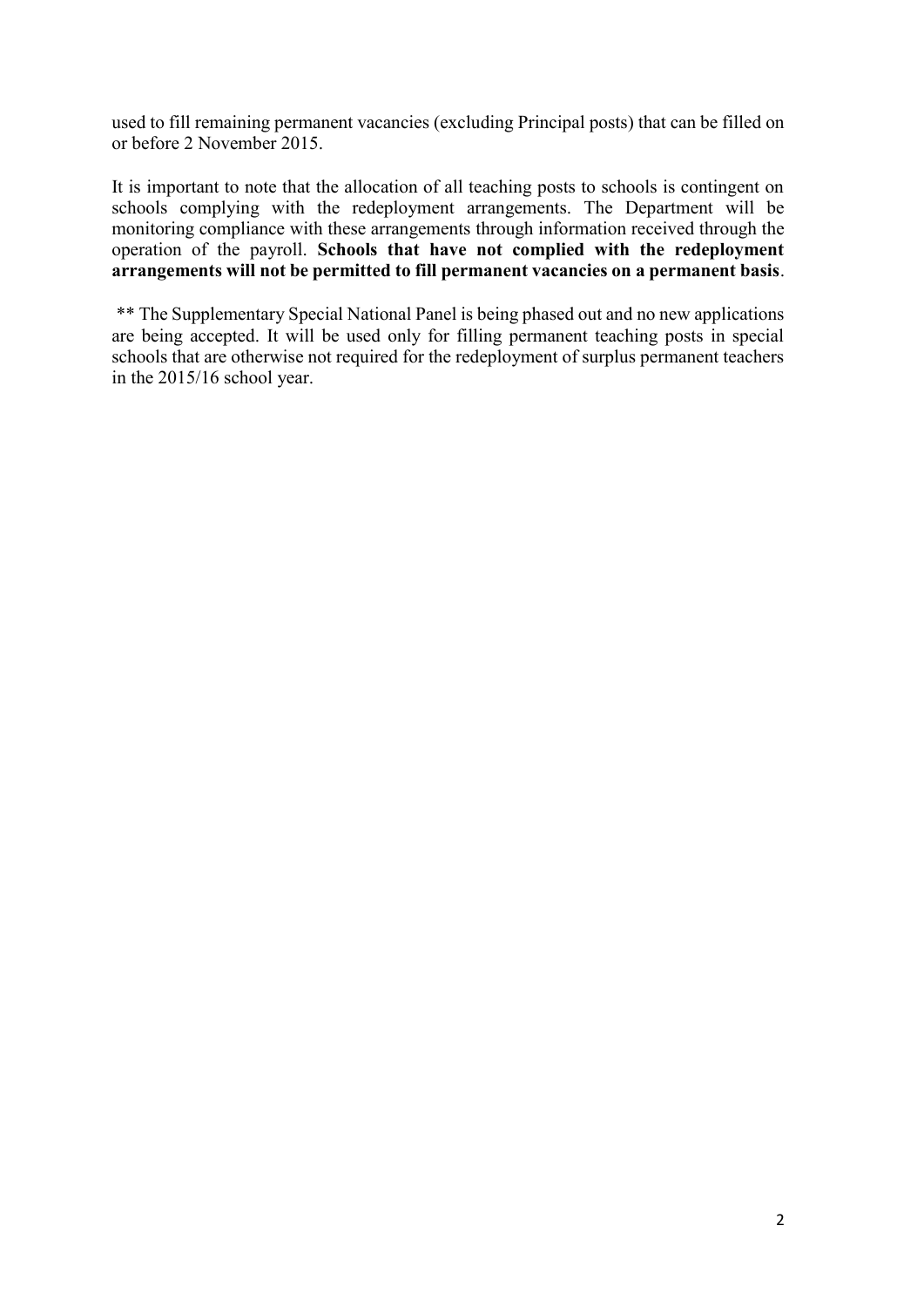# **Part 1**

# **Information for School Management on the Supplementary Panel**

# **1. What is the Supplementary Panel?**

The Supplementary Panel is used for appointments to **full-time permanent** teaching posts (other than Principal teacher posts) but only where those posts are not otherwise required to facilitate the redeployment of surplus permanent and CID holding teachers. The latest date for filling a permanent post on a permanent basis (and in accordance with the staffing arrangements circular for the 2015/16 school year) is Monday 2 November 2015. Thereafter, a permanent post may be filled only on a fixed term basis (and in accordance with the terms of the staffing circular for the 2015/16 school year) unless the appointee is a permanent or CID holding teacher from a redeployment panel.

Each Supplementary Panel is created for eligible teachers in fixed term, substitute and part-time posts who meet the relevant eligibility criteria outlined in Circular 0072/2014.

Teachers are placed on the Supplementary Panel on a provisional basis. Further checks are carried out, as appropriate, at appointment stage in respect of those teachers being appointed to permanent posts from the Supplementary Panel.

**Note:** Temporary and substitute positions cannot be filled from teachers on the Supplementary Panel. When the Department is satisfied that these positions are not required for the redeployment of a surplus permanent/CID holding teacher, the relevant Panel Operators will be notified that schools are free to fill these vacancies through normal processes. The Department will post notification of when this occurs on its website as part of its regular Panel Updates.

# **2. When does the Supplementary Panel come into effect?**

When the Department is satisfied that any remaining vacancies are not required for the redeployment of a surplus permanent/CID holding teacher, the relevant Panel Operators will be notified that schools can be issued with the Supplementary Panel. The Department will use its website to update schools and teachers on the progress of panels. Management Bodies and the various Panel Operators may also use their website to update schools on the progress of the panels.

### **3. What types of vacancies can be offered to teachers placed on the Supplementary Panel?**

Permanent teaching posts:

• that are not otherwise required to facilitate the redeployment of surplus permanent/CID holding teachers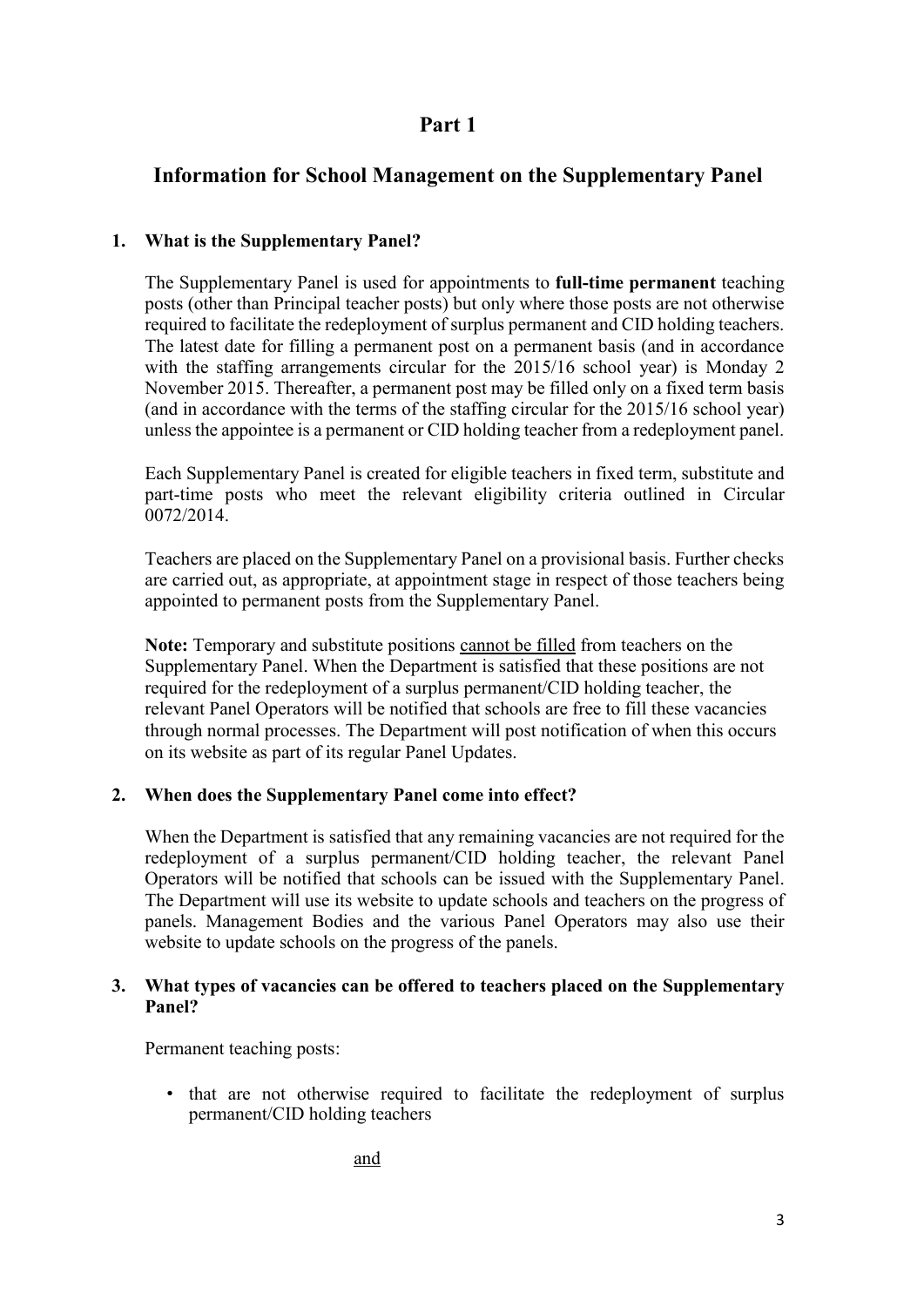• that can be filled on or before Monday 2 November 2015, other than the Principal teacher post.

#### **4. What is the effect of a teacher ticking the box to indicate whether or not s/he has a particular interest in being redeployed to a school that operates through the medium of Irish?**

The purpose of this tick box is to assist the school led redeployment process for schools that operate through the medium of Irish. In the event that a Panel Officer is appointed to facilitate the redeployment of teachers from a panel, the Panel Officer can also take note of whether or not a teacher has expressed a particular interest in being redeployed to a school that operates through the medium of Irish. However, it is important to note that the Supplementary Panel redeployment arrangements set out in the other FAQs in this document apply in the same manner for all schools including those that operate through the medium of Irish. Specifically, all teachers on a redeployment panel may receive offers of appointment from Irish medium schools irrespective of whether or not they have ticked the box to indicate a particular interest in same.

#### **5. Are teachers on the Supplementary Panel entitled to be redeployed into Fixed Term vacancies?**

No. The Supplementary Panel is not used to fill fixed term positions in schools.

### **6. How do I know when the Supplementary Panel is available?**

You should check with your Panel Operator (diocesan education secretary, etc.). The Department will post notification on its website as part of its regular Panel Updates. Management Bodies and the various Panel Operators may also use their website to update schools on the progress of the panels.

# **7. What are the Board of Management's options for filling the permanent vacancy?**

The Board of Management has three options for filling the permanent vacancy:

- 1. The Board of Management can select a teacher from the Supplementary Panel, without an interview process.
- 2. Where there is more than one person on the Supplementary Panel, the Board of Management of the school with the vacancy can send a request by email inviting some or all of the persons on the Supplementary Panel to interview. A teacher must respond to an invitation to interview within three calendar days.
- 3. In addition to the current arrangements, schools now have the **option of using a website**, i.e. educationposts.ie/staffroom.ie, as a means of engaging with the Supplementary Redeployment Panel. This can be done by the school using the website as the means to invite teachers on the relevant Supplementary Panel to express an interest in a permanent post that falls to be filled from that Supplementary Panel. Key requirements are: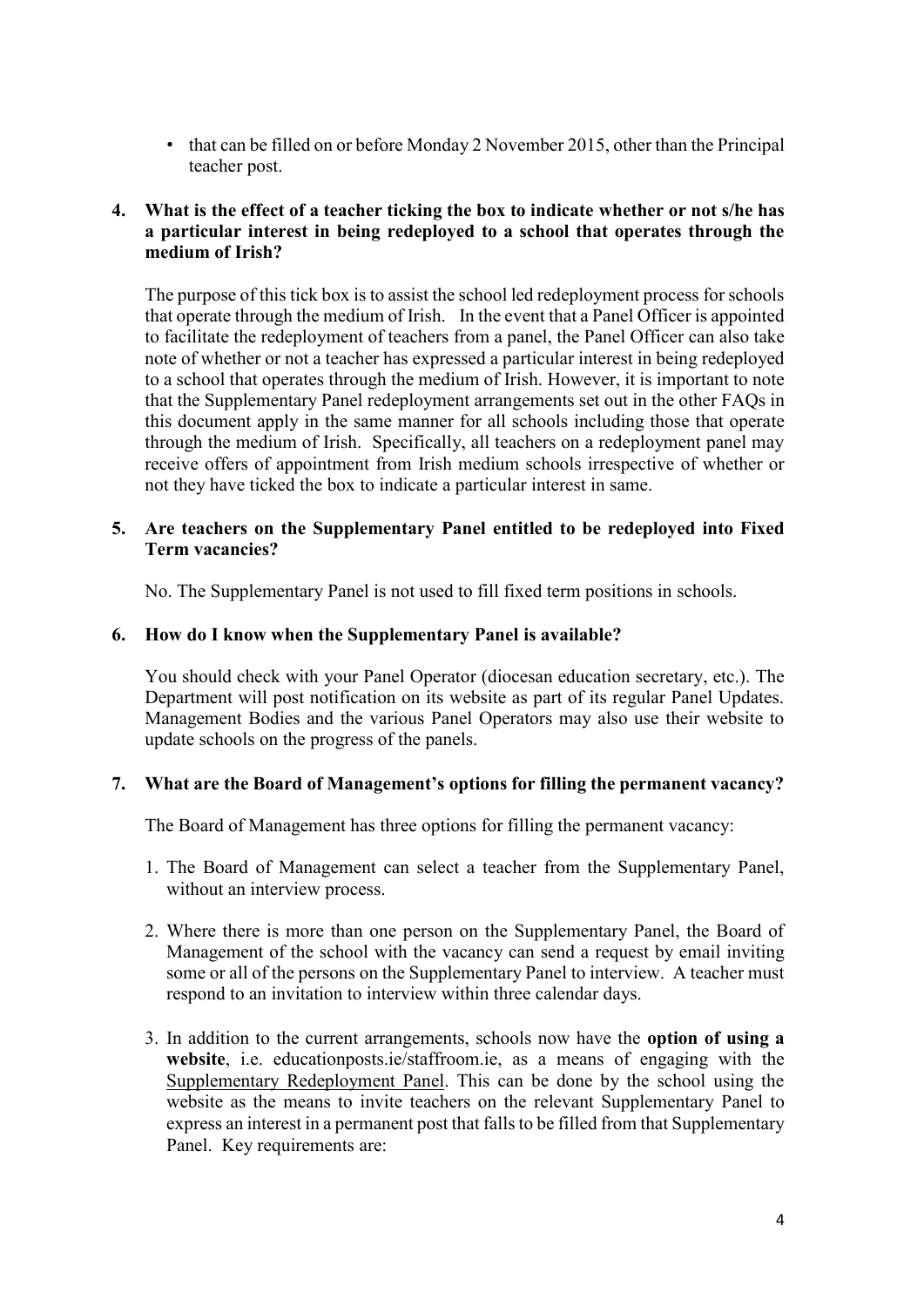- Teachers to be given a period of 5 calendar days to express an interest in the post.
- A school is required to select a teacher from the cohort of teachers that expressed interest in the post. However, the school has the option of supplementing the list of teachers who express an interest in the post with other teacher(s) that are remaining on the Supplementary Panel (who had not responded with an expression of interest in the post). The filling of the post in this manner may be done with or without an interview process.
- If no teachers on the relevant supplementary panel express an interest in the post, the school is required to extend the period of time for seeking expressions of interest by an additional 2 calendar days. If at that stage there are still no teachers who have expressed interest in the post, the school can proceed to fill its permanent vacancy in the normal manner via the standard public advertisement.
- In such a scenario, the school is required to state explicitly in the public advertisement the date that expressions of interest were sought, the date it was extended and confirmation that the school is now proceeding to fill the vacancy through open recruitment.
- A teacher on the Supplementary Panel who does not express an interest in a post remains on the Supplementary Panel. A teacher who does express an interest and is unsuccessful in securing the post remains on the Supplementary Panel. A teacher who is called to interview from the Supplementary Panel but is unsuccessful in securing the post remains on the Supplementary Panel.

### **8. When the Supplementary Panel is in operation do I have to make a formal offer of the permanent vacancy to a teacher on the Supplementary Panel?**

Yes. Once the BoM has decided to whom it will offer a post, the Board must formally offer the permanent vacancy to the teacher on the Supplementary Panel by issuing a "letter of offer" by email and seek the teacher's response within three calendar days of the date of the letter. Proof of sending should be retained by the Board of Management. The "letter of offer" should state the offer is conditional on and subject to, amongst other things, confirmation of qualifications, continued registration with the Teaching Council, compliance with required vetting requirements, pre-employment medical screening**,** acceptance of the conditions of the letter of offer and any final checking by the Department of the eligibility of the teacher to be on the Supplementary Panel. Boards are advised to check with their Management Bodies in this regard.

### **9. What happens if the teacher on the Supplementary Panel cannot be contacted or does not respond to my email offer of a post in my school?**

Each teacher on the Supplementary Panel has provided contact details to facilitate contact relating to his/her future employment. You should notify your Panel Operator (diocesan education secretary, etc.) and the Primary Teachers Allocation Section (email: primaryallocations@education.gov.ie**)** by email that the teacher has failed to respond to your offer. Copy this email to the teacher also.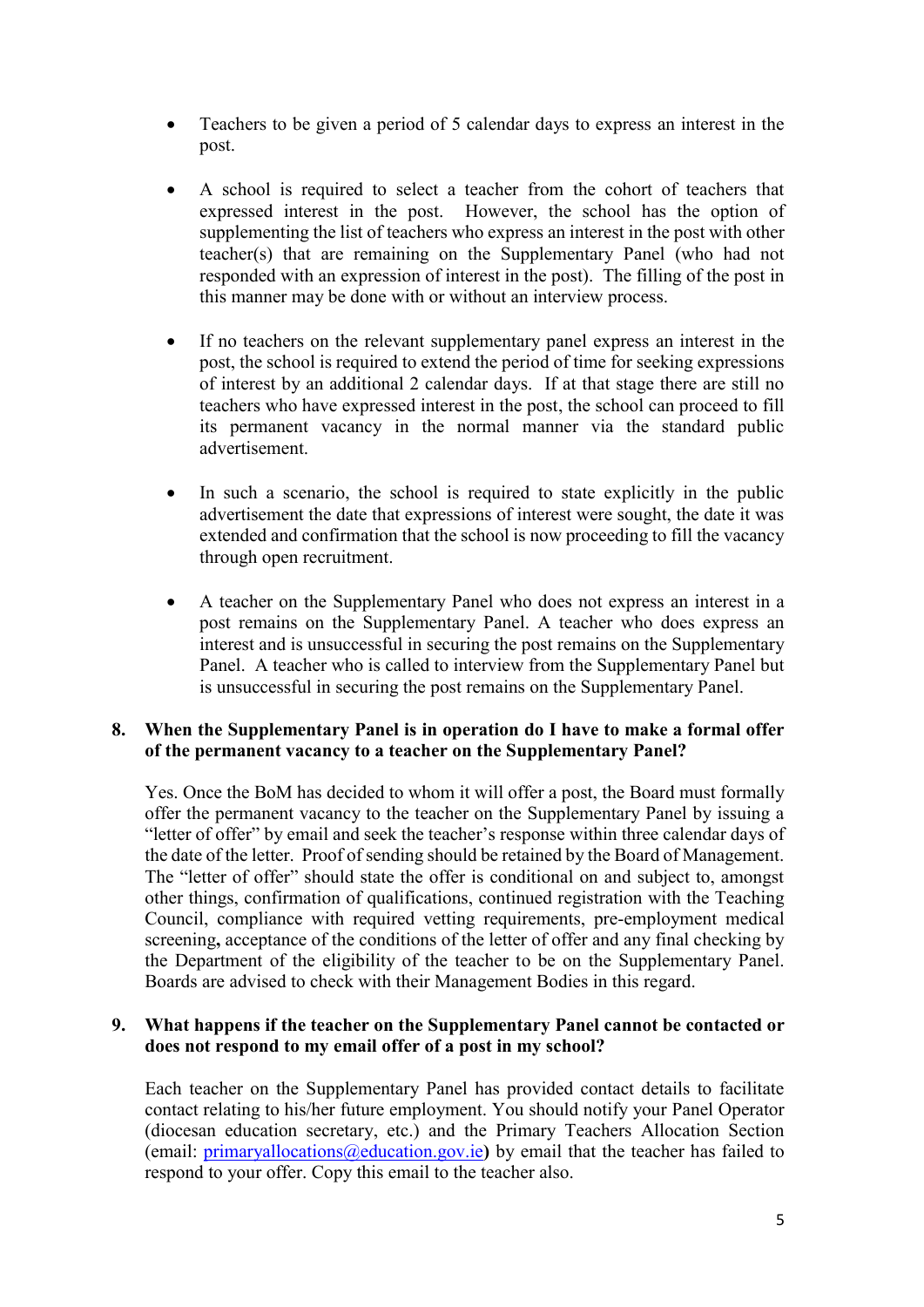If a teacher fails to accept an offer of a post within the required three calendar day time frame, s/he will forfeit her/his place on the Supplementary Panel. A teacher must respond to all offers, even if it is outside the 45 km distance.

### **10. What happens when a teacher on the Supplementary Panel accepts the offer of a post in my school?**

Once written confirmation of the acceptance of the terms and conditions outlined in the letter of offer has been received by email, the Board of Management must notify the Panel Operator (diocesan education secretary, etc.) within the following 24 hour period. This notification by the Chairperson of the Board of Management to the Panel Operator (diocesan education secretary, etc.) can be done verbally but must, without any delay, also be confirmed by e-mail.

The Principal/Chairperson of the BOM must also arrange for the Primary Teacher Appointment Form to be completed and forwarded to the Primary Teachers Payroll Section. [\(http://www.education.ie/en/Education-Staff/Services/Appointment-Forms](http://www.education.ie/en/Education-Staff/Services/Appointment-Forms))

#### **11. Is there a time limit by which I must have my permanent vacancy filled?**

 The latest date for filling a permanent post on a permanent basis is **Monday 2 November 2015**. Thereafter a permanent post may be filled only on a fixed term basis unless the appointee is a surplus permanent/CID holding teacher being appointed through **the main redeployment panel arrangements**. These arrangements do not apply to Principal teaching posts.

### **12. How will I keep up to date on whether the Supplementary Panel is still in operation?**

Keep in regular contact with your Panel Operator (diocesan education secretary, etc.). The Department will notify the school system through regular panel updates on its website. Management Bodies and the various Panel Operators may also use their website to update schools on the progress of the panels.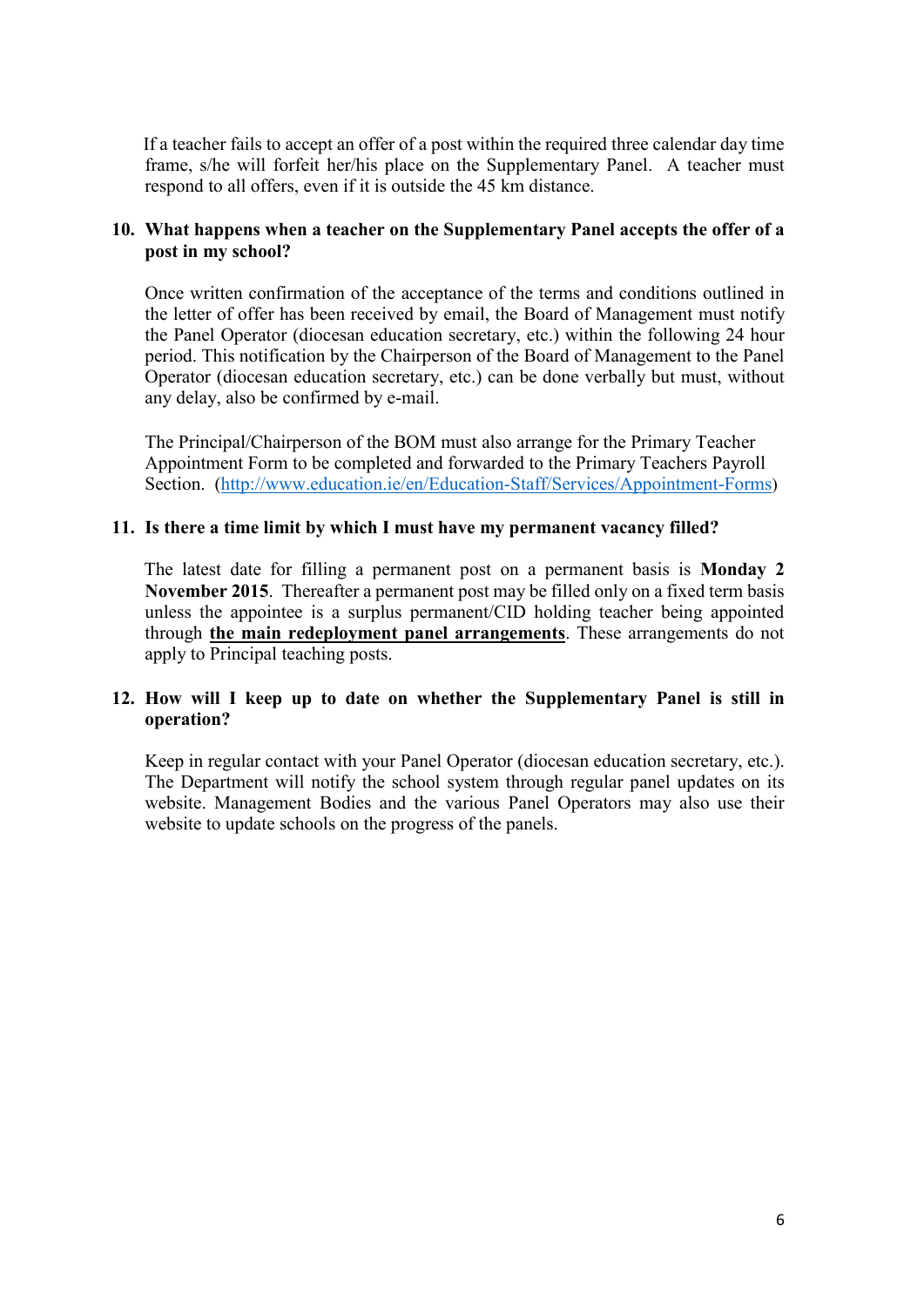# **Part 2**

# **Information for Teachers on the Supplementary Panel**

### **1. What is the Supplementary Panel?**

The Supplementary Panel is used for appointments to full-time permanent teaching posts (other than Principal teacher posts) but only where those posts are not otherwise required to facilitate the redeployment of surplus permanent and CID holding teachers. The latest date for filling a permanent post on a permanent basis (and in accordance with staffing arrangements circular for the 2015/16 school year) is Monday 2 November 2015. Thereafter, a permanent post may be filled only on a fixed term basis (and in accordance with the terms of the staffing circular for the 2015/16 school year) unless the appointee is a permanent or CID holding teacher from a redeployment panel.

Each Supplementary Panel is created for eligible teachers in fixed term, substitute and part-time posts who meet the relevant eligibility criteria outlined in Circular 0072/2014. Teachers are placed on the Supplementary Panel on a provisional basis. Further checks are carried out, as appropriate, at appointment stage in respect of those teachers being appointed to permanent posts from the Supplementary Panel.

**Note:** Temporary and substitute positions cannot be filled from teachers on the Supplementary Panel. When the Department is satisfied that these positions are not required for the redeployment of a surplus permanent/CID holding teacher, the relevant Panel Operators will be notified that schools are free to fill these vacancies through normal processes. The Department will post notification of when this occurs on its website as part of its regular Panel Updates.

# **2. When does the Supplementary Panel come into effect?**

When the Department is satisfied that any remaining vacancies are not required for the redeployment of a surplus permanent/CID holding teacher, the relevant Panel Operators will be notified that schools can be issued with the Supplementary Panel. The Department will use its website to update schools and teachers on the progress of panels. Management Bodies and the various Panel Operators may also use their website to update schools on the progress of the panels.

#### **3. What type of vacancies will I be offered if I am on the Supplementary Panel?**

Permanent teaching posts, other than the Principal teacher post, in the relevant Panel Operator (diocesan education secretary, etc.) area that can be filled on or before Monday 2 November 2015, but only where those posts are not otherwise required to facilitate the redeployment of a surplus permanent/CID holding teacher.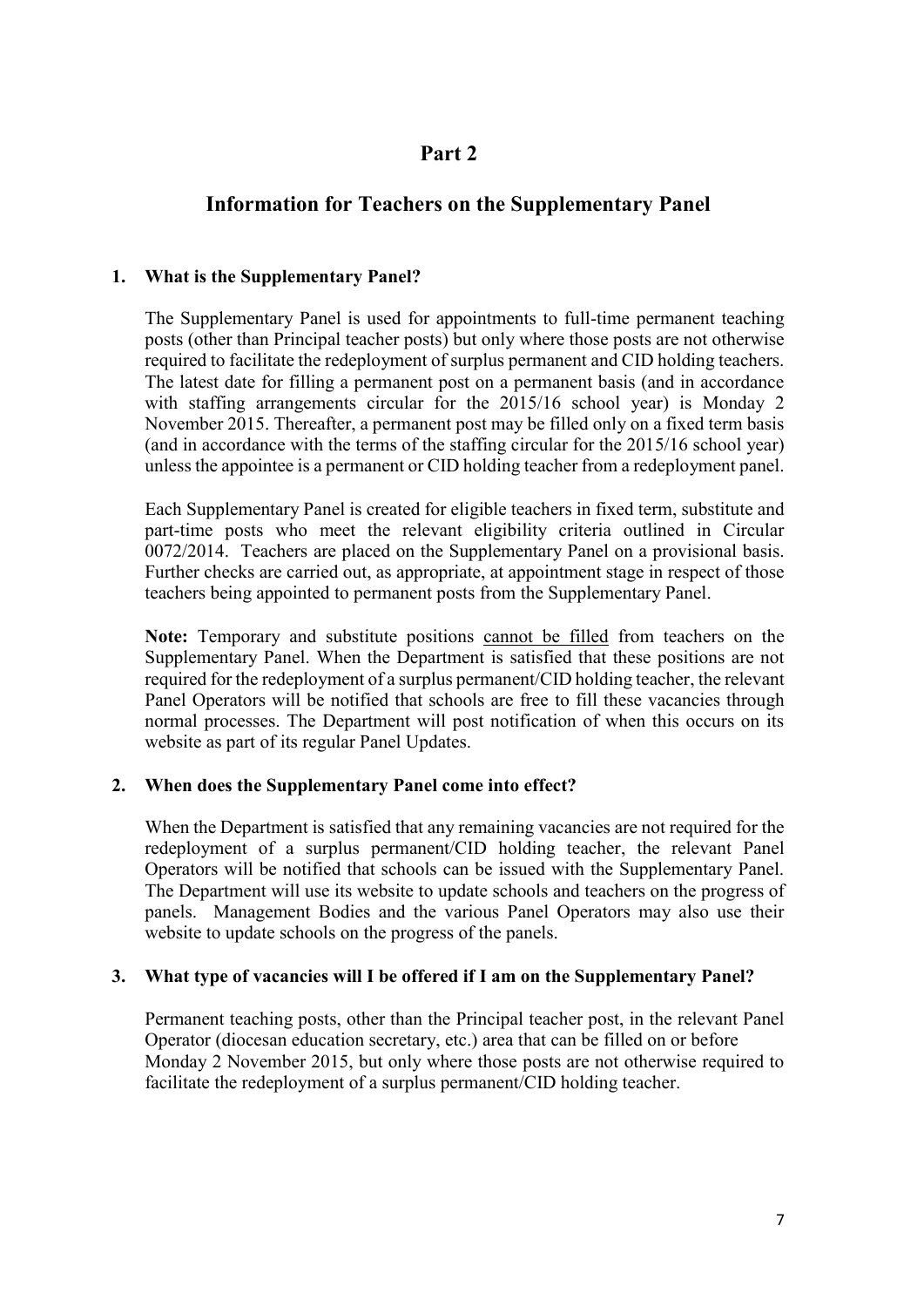### **4. How will I know if a school has a vacancy?**

A Board of Management with a vacancy that is not required for the redeployment of a surplus permanent/CID holding teacher may call you to interview. You must respond to the Board of Management within three calendar days of an email request for interview. Failure to respond to a request for interview or an offer of a position within three calendar days will mean you will forfeit your place on the Supplementary Panel and you will be removed from the Supplementary Panel.

In addition to the current arrangements, schools now have the **option of using a website**, i.e. educationposts.ie/staffroom.ie as a means of engaging with the supplementary redeployment panel. This can be done by the school using the website as the means to invite teachers on the relevant Supplementary Panel to express an interest in a permanent post that falls to be filled from that Supplementary Panel. Teachers on the Supplementary Panel should check websites, i.e. educationposts.ie/staffroom.ie, regularly during the time in which the Supplementary Panel is in operation.

Key requirements are:

- Teachers to be given a period of 5 calendar days to express an interest in the post.
- A school is required to select a teacher from the cohort of teachers that expressed interest in the post. However, the school has the option of supplementing the list of teachers who express an interest in the post with other teacher(s) that are remaining on the Supplementary Panel (who had not responded with an expression of interest in the post). The filling of the post in this manner may be done with or without an interview process.
- If no teachers on the relevant Supplementary Panel express an interest in the post, the school is required to extend the period of time for seeking expressions of interest by an additional 2 calendar days. If at that stage there are still no teachers who have expressed interest in the post, the school can proceed to fill its permanent vacancy in the normal manner via the standard public advertisement.
- In such a scenario, the school is required to state explicitly in the public advertisement the date that expressions of interest were sought, the date it was extended and confirmation that the school is now proceeding to fill the vacancy through open recruitment.
- A teacher on the Supplementary Panel who does not express an interest in a post remains on the Supplementary Panel. A teacher who does express an interest and is unsuccessful in securing the post remains on the Supplementary Panel. A teacher who is called to interview from the Supplementary Panel but is unsuccessful in securing the post remains on the Supplementary Panel.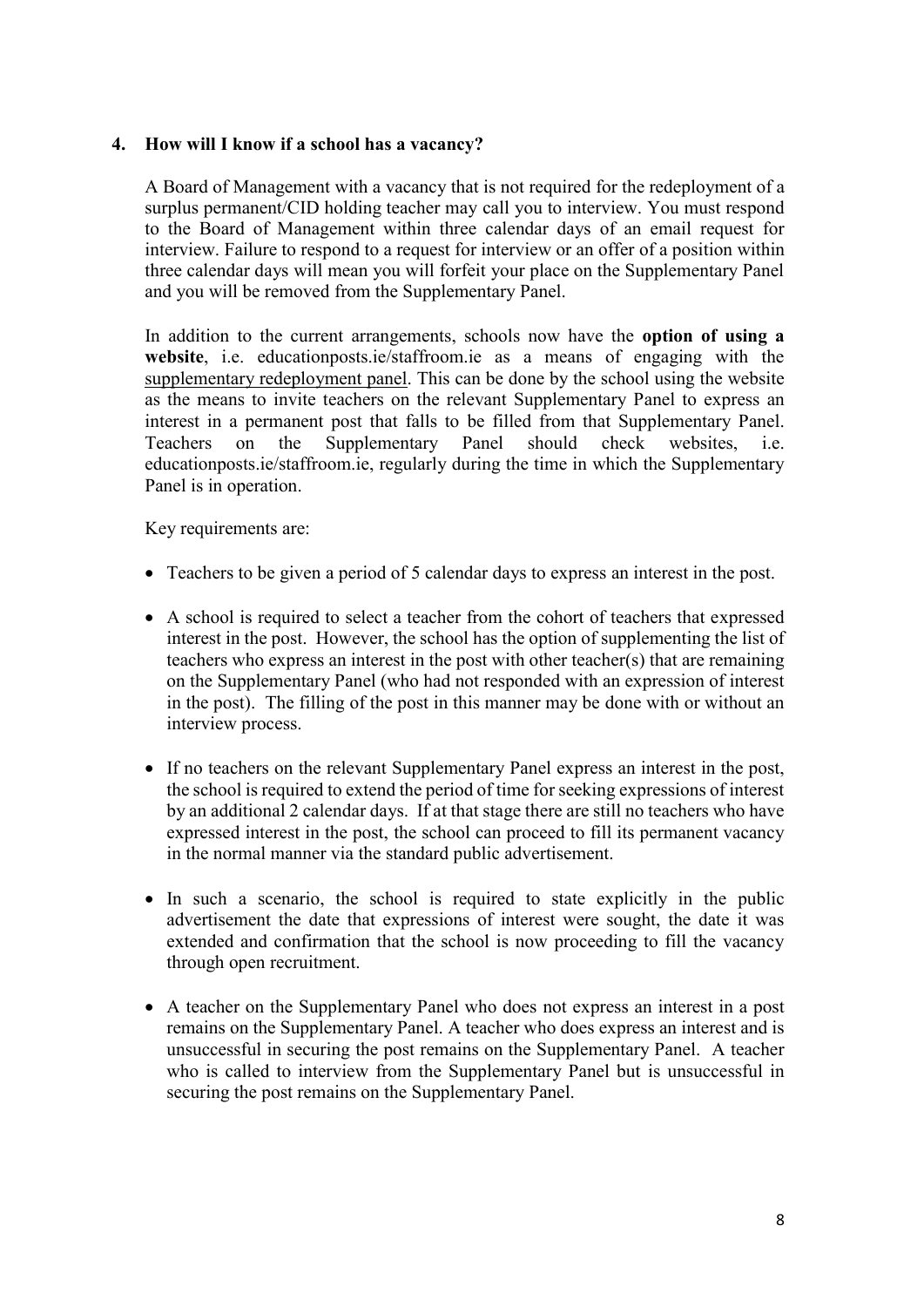### **5. How do I receive offers of posts?**

Once the Board of Management has decided it is going to offer a post to you, it will communicate an offer of its post to you and will issue you with a "letter of offer" by email. You must respond to the Board of Management within three calendar days of the date of offer indicating acceptance of the conditions as set out in the letter of offer. It is advisable to retain a record of your email response.

The offer of a post is conditional on, and subject to, amongst other things, confirmation of qualifications, continued registration with the Teaching Council, compliance with required vetting requirements, pre-employment medical screening, acceptance of the conditions of the letter of offer and any final checking by the Department of the eligibility of the teacher to be on the Supplementary Panel.

#### **6. Are teachers on the Supplementary Panel entitled to be redeployed into Fixed Term vacancies?**

No. The Supplementary Panel is not used to fill fixed term positions in schools.

### **7. What is the effect of ticking the box to indicate that I have a particular interest in being redeployed to a school within my panel area that operates through the medium of Irish?**

The purpose of this is to assist the school led redeployment process for schools that operate through the medium of Irish. In the event that a Panel Officer is appointed to facilitate the redeployment of teachers from a panel, the Panel Officer can also take note of whether or not a teacher has expressed a particular interest in being redeployed to a school that operates through the medium of Irish. The arrangement is being expanded to also facilitate a teacher indicating no particular interest in being redeployed to a school that operates through the medium of Irish. However, it is important to note that the Supplementary Panel redeployment arrangements set out in the other FAQs in this document apply in the same manner for all schools including those that operate through the medium of Irish. Specifically, all teachers on a redeployment panel may receive offers of appointment from Irish medium schools irrespective of whether or not they have ticked the box to indicate a particular interest in same.

#### **8. Does my previous permanent service as a primary teacher count towards access to the Supplementary Panel?**

The permanent service is not counted towards meeting the eligibility criteria for Supplementary Panel access. In order for you to be considered to meet the scale point eligibility criterion, you must have earned three increments since the date of resignation from the permanent post. Alternatively you must have earned two increments since the date of resignation from the permanent post and if you are now in your third year (since resignation from the permanent post) you must be contracted to teach to the end of the current school year.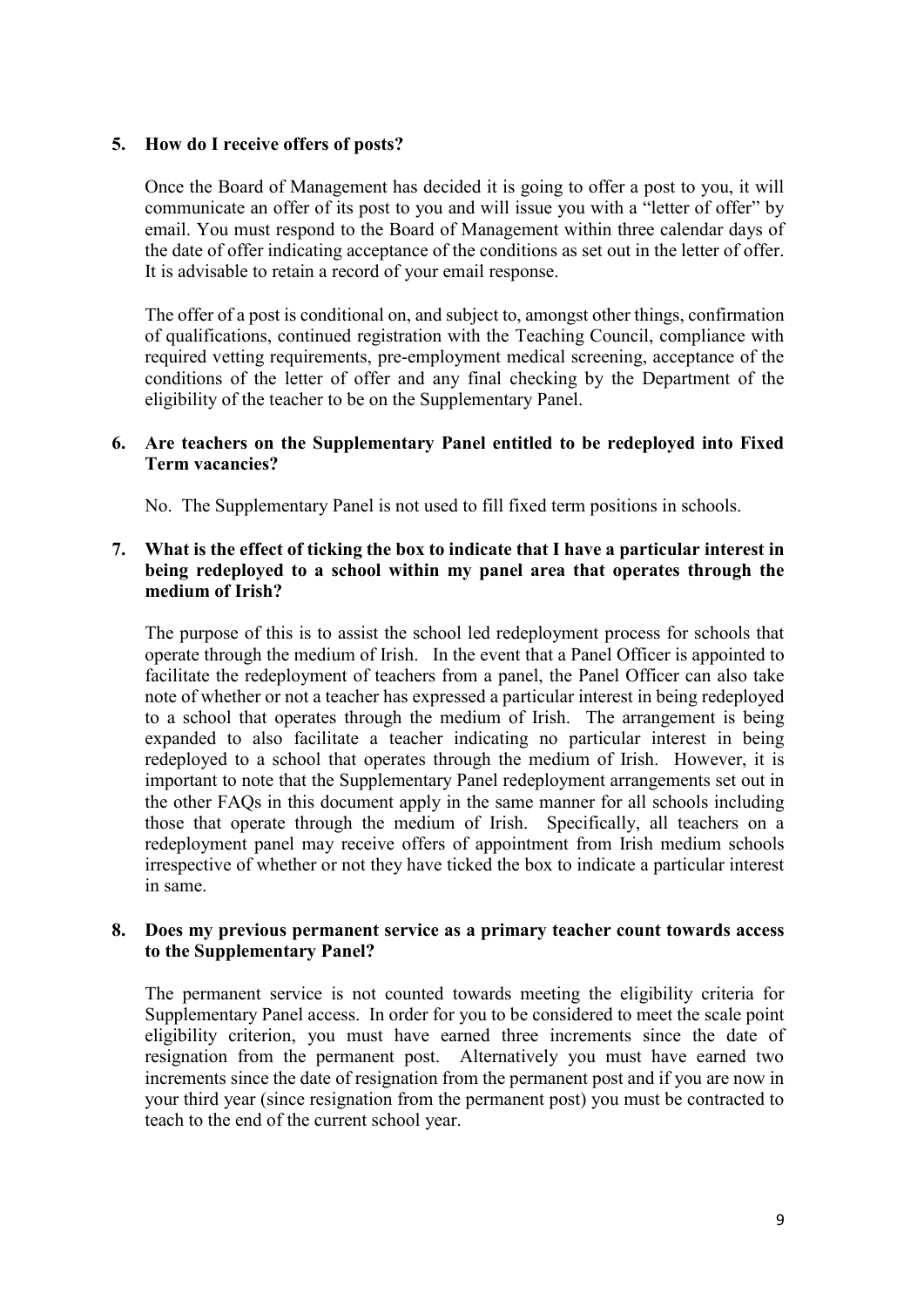### **9. Can I count previous service as a post primary teacher, service for which I have had incremental credit awarded or unqualified service towards access to the Supplementary Panel?**

No, this service is not counted for meeting the eligibility criteria for Supplementary Panel access.

# **10. What are the main undertakings I have to give when applying for access to the Supplementary Panel?**

You are required to self-declare on the application form at Appendix A of Circular 0072/2014 that you meet the relevant eligibility requirements set out at Part 2 of Circular 0072/2014.

*You must also give the following undertakings when applying to be placed on the Supplementary Panel:*

- agree that you have read Circular 0072/2014 and declare that you satisfy the eligibility criteria.
- agree to abide by the re-deployment arrangements which govern the operation of the Supplementary Redeployment Panel at primary level.
- understand and accept that any inaccurate or misleading information supplied by you in completing the application form will invalidate your application for access to the Supplementary Panel.
- understand that the information provided on the application form will be subject to verification by the Department before your name is passed onto the relevant patron for inclusion on the panel. Completion of the application form does not entitle you to panel rights and the final decision for admittance to a panel rests with the relevant patron.
- understand and agree that your contact details will be circulated to relevant bodies and that non-personal information may be published on relevant websites to facilitate your redeployment.
- understand that where a school with a permanent vacancy engages with the Supplementary Panel by using a website to seek expressions of interest from teachers on the Supplementary Panel and you are interested in the vacancy, you must submit your expression of interest to the school within the required time frame. Understand that your place on the Supplementary Panel will not be affected if you opt not to submit an expression of interest to any school filling its vacancy through this process.
- accept that your name will be removed from the Supplementary Panel if:
	- $\triangleright$  vou are not contactable using the details you have supplied
	- $\triangleright$  vou fail to respond within three calendar days to any email request for interview by a school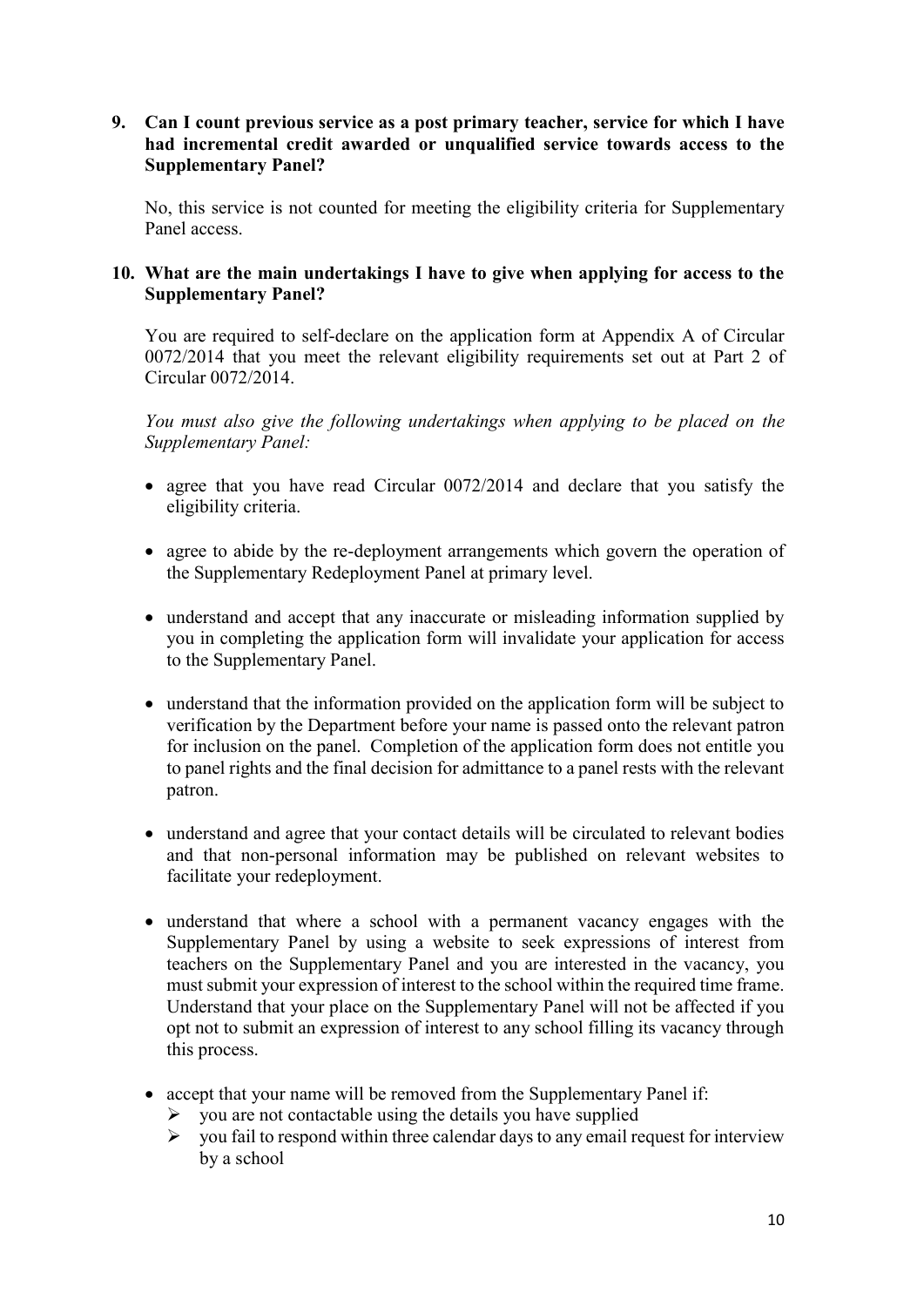- $\triangleright$  you fail to respond within three calendar days to any email offer of a post from a school
- $\triangleright$  vou refuse to accept an email offer within the agreed distance limits
- you accept that if at any time you allow your Teaching Council registration to lapse, or if you are removed from the Register for any reason then you will be removed from the Supplementary Panel and that your employment will be terminated with the school to which you are redeployed with immediate effect.
- you accept that any appointment from the Supplementary Panel will be:
	- subject to medical screening
	- $\triangleright$  subject to confirmation of qualifications.
- you accept that any appointment arising from the panel will be subject to meeting the required vetting requirements.
- you accept that any appointment from the Supplementary Panel will be conditional on and subject to the terms and conditions set out in the/any letter of offer from the employing school/employer.
- you accept that any appointment arising from this panel will be subject to a checking process by the Department at appointment stage in relation to meeting the eligibility criteria and that this checking process may invalidate your proposed appointment.
- you undertake to notify the relevant Panel Operator if you take up a post for the 2015/16 school year or if you decide to leave the panel for any reason. You understand that if you leave the panel for any reason you cannot be subsequently reinstated.

### **Failure to comply with any of the above conditions will result in forfeiture of your Supplementary Panel access.**

#### **11. Am I required to be contactable during the period that the panels are in operation?**

Yes, teachers on the Supplementary Panel are required to be contactable at all times at the e-mail address(es) and/or phone number(s) provided on the Supplementary Panel application form. It is vitally important that you are contactable at all times. You must check your email regularly. Failure to be contactable will mean that you will forfeit your place on the Supplementary Panel and your name will be removed from the Supplementary Panel. Teachers should note that they cannot subsequently be reinstated onto the Supplementary Panel.

If you change your email address, telephone number or any contact details, you must notify this change to the Primary Teachers Allocation Section of the Department (email: primaryallocations@education.gov.ie) **and** to the Panel Operator (diocesan education secretary, etc.) **immediately**.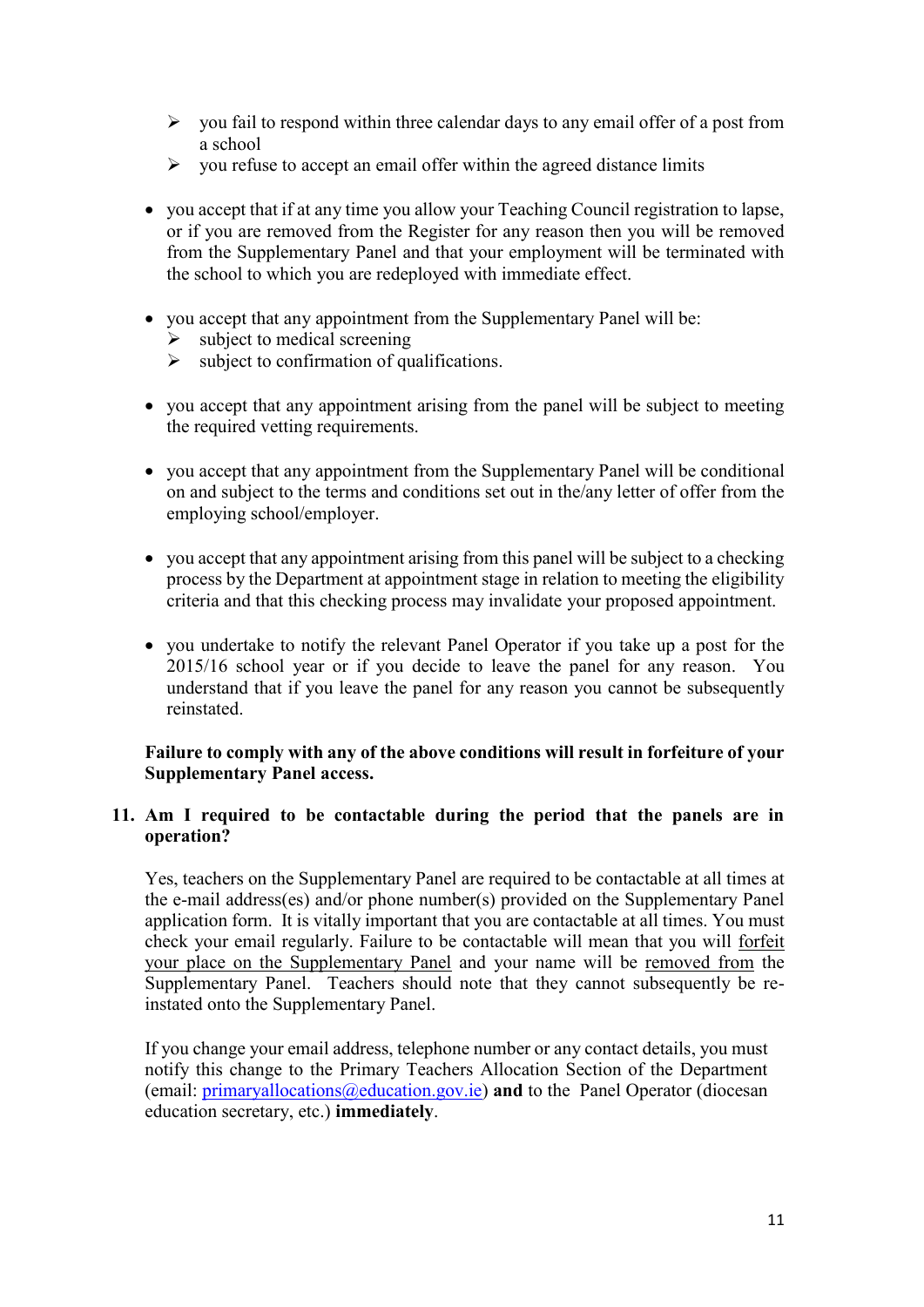In accordance with arrangements set out at No. 4 above, teachers on the Supplementary Panel should check websites, i.e. educationposts.ie/staffroom.ie, regularly during the time in which the Supplementary Panel is in operation.

### **12. Has a Board of Management the right to interview me when I am on the Supplementary Panel and must I respond to the invite?**

Once there is more than one teacher on the Supplementary Panel, a Board of Management has the right to interview you. Failure to respond to an invitation to interview within three calendar days and/or attend at an interview will mean you will forfeit your place on the Supplementary Panel and you will be removed from the Supplementary Panel. Note arrangements set out at No 4 above whereby a school may seek expressions of interest in its vacancy.

#### **13. Must I reply by email to every offer made to me even if it is outside the 45km distance?**

Yes, you must respond to any offer of a post within three calendar days of receipt of the offer but you may refuse the offer on the basis that the school is outside the 45km distance.

#### **14. Do I need to respond to an informal approach from a school, e.g. a school asking me to forward my CV?**

Yes. You should respond immediately to any email communication from a school. This informs the school of your current status and whether or not you are still available for redeployment.

### **15. What happens if I am on the Supplementary Panel and I fail to respond within three calendar days of an offer being made to me by a Board of Management?**

Failure to respond to any such offer will mean you will forfeit your place on the Supplementary Panel and you will be removed from the Supplementary Panel. Teachers should note that they cannot subsequently be re-instated onto the Supplementary Panel.

#### **16. Must I accept the first post offered to me?**

Yes, you must accept the first post offered to you by any school within your Supplementary Panel Operator's area once it is within the 45km distance of your former school. This includes posts in Gaelscoileanna, Gaeltacht Schools, Special Schools and Special Classes that come within your Supplementary Panel area. Failure to accept an offer of a post from any school within the 45km distance will mean you will forfeit your place on the Supplementary Panel and your name will be removed from the Supplementary Panel.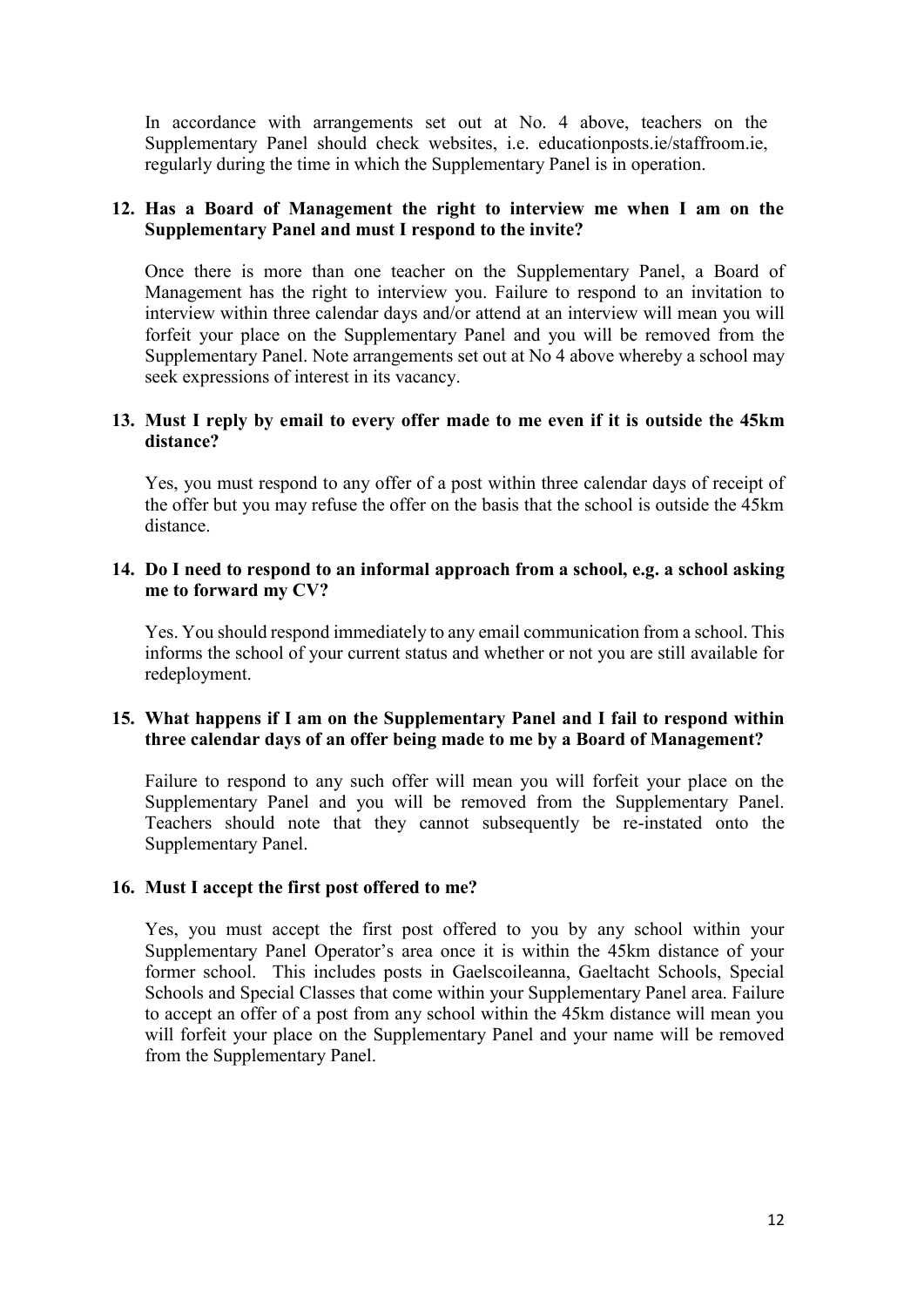### **17. What happens if I refuse an offer and I am within the 45km distance?**

You will forfeit your place on the Supplementary Panel and your name will be removed from the Supplementary Panel. Teachers should note that they cannot subsequently be re-instated onto the Supplementary Panel.

#### **18. What happens if I accept a permanent post through the Supplementary Panel process?**

You must acknowledge, to the Board of Management, acceptance of the terms and conditions contained in the letter of offer. You must also notify the Panel Operator that you have accepted a post so that your name can be taken off the Supplementary Panel.

 The Principal/Chairperson of your new school must also arrange for the Primary Teacher Appointment Form to be completed and forwarded to the Primary Teachers Payroll Section.

[\(http://www.education.ie/en/Education-Staff/Services/Appointment-Forms](http://www.education.ie/en/Education-Staff/Services/Appointment-Forms))

#### **19. When am I expected to take up duty in the new school?**

Your appointment will take effect from the start of the new school year. If you are redeployed after the start of the school year and before the first working day of November you will be required to take up duty in the new school without any delay.

### **20. What happens if I accept a permanent post that is dependent on the required enrolment being achieved (e.g. developing post) and the post is subsequently suppressed as the required projected enrolment is not achieved?**

You will be placed back on the **Supplementary Panel**.

**21. What happens if I accept a permanent post that is dependent on the required**  enrolment being achieved (e.g. developing post) and the post is subsequently **upheld but is required for the redeployment of a permanent/CID holding teacher from the main panel?** 

You will be placed back on the **Supplementary Panel**.

### **22. What should I do if, separately from the Supplementary Panel, I accept a yearlong fixed term post in any recognised school?**

If you accept a year-long fixed term post in any recognised school you must immediately notify your Panel Operator by email who will then remove your name from the Supplementary Panel for the 2015/16 school year. Teachers who give up their place on the Supplementary Panel to take up a fixed-term position in a school for the 2015/16 school year will not automatically be placed on the Supplementary Panel for the 2016/17 school year. The onus will be on the teacher to re-apply for access to the Supplementary Panel through the published arrangements for the 2016/17 school year.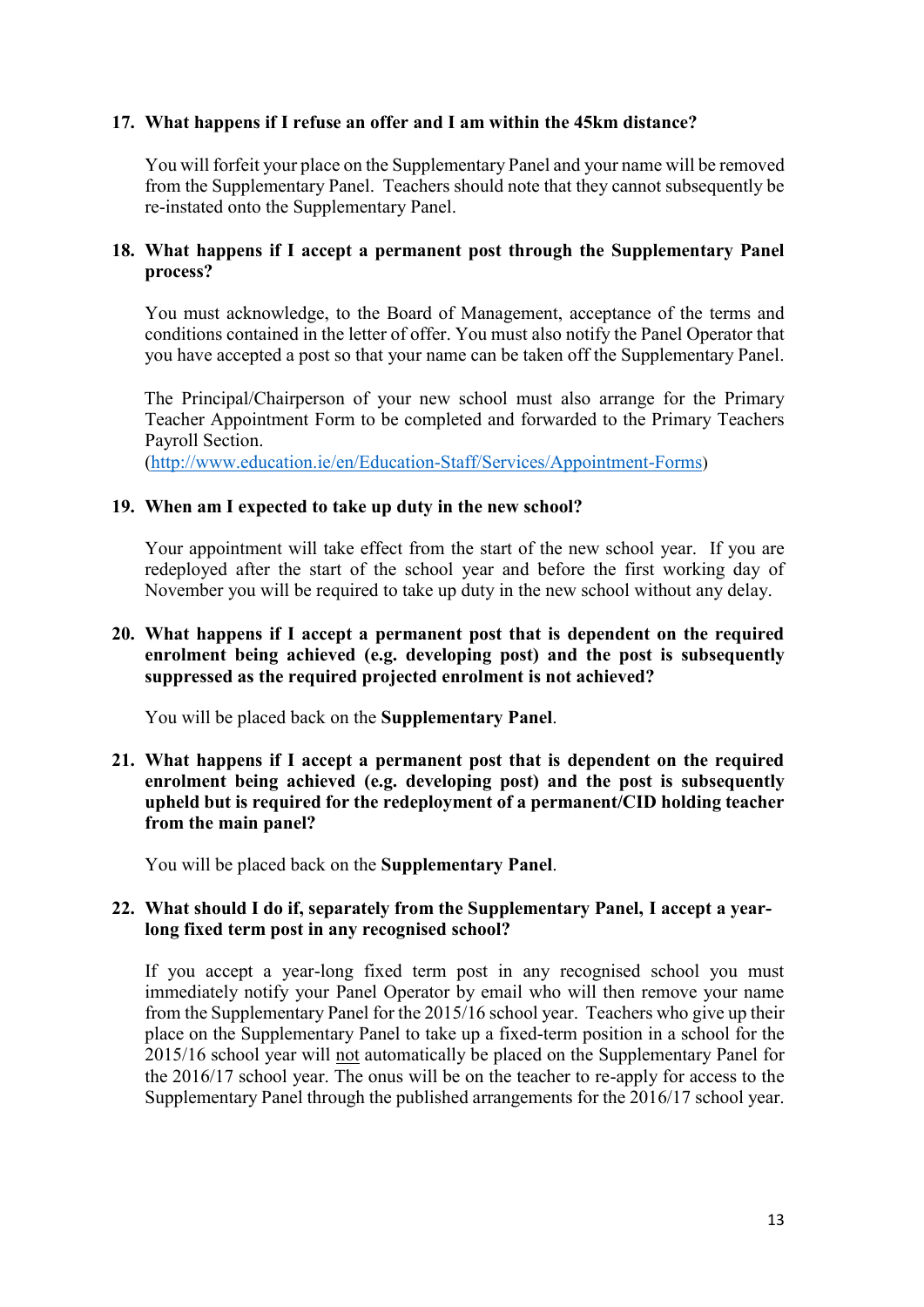#### **23. If I take up a fixed term post in a school and subsequently a permanent post arises in this school, should this post be offered to me?**

If a permanent vacancy arises on or before Monday 2 November 2015, the Board of Management may offer this post to you **provided it is not required for a surplus permanent/CID holding teacher on the main panel** but it is **not obliged** to do so.

### **24. If I am on the Special National Supplementary Panel what type of post will I be offered?**

Permanent teaching posts in a special school (where Irish is not a curricular requirement), other than the Principal teacher post, but only where the post is not otherwise required for the redeployment of a surplus permanent/CID holding teacher. If the special school with a permanent vacancy opts to use a website, i.e. educationposts.ie/staffroom.ie, as a means of engaging with the Supplementary Panel to seek expressions of interest in a permanent post that falls to be filled from the Supplementary Panel, it is up to you to express your interest in the vacancy to the school.

### **25. Can I defer/postpone going on to the Supplementary Panel?**

No**,** it is not an option to defer going on to the Supplementary Panel.

#### **26. What happens if I decide to take a year out from teaching?**

If you separately opt to take a year out from teaching (to travel, etc.) you must immediately notify your Panel Operator by email who will then remove your name from the 2015/16 Supplementary Panel.

Teachers who opt to take a year out of teaching (to travel, etc.) will not have automatic entitlement to the Supplementary Panel on their return to teaching. These teachers will have to **re-apply** for access to the relevant panel at the next available application period and meet the relevant criteria. Depending on how long the teacher is out of service, he/she may not be able to meet the earning threshold required for Supplementary Panel access in the year of his/her return. This is an important consideration for those teachers who are considering leaving the Supplementary Panel for the purposes of travelling abroad, etc.

#### **27. Will I receive salary whilst I am on the Supplementary Panel?**

A teacher on the Supplementary Panel has no entitlement to salary from the start of the new school year whilst s/he is awaiting the offer of a permanent post.

#### **28. Is there a time limit for when schools can fill permanent vacancies through the Supplementary Panel?**

 The latest date for filling a permanent post on a permanent basis is **Monday 2 November 2015**. The Supplementary Panel will automatically cease at this stage. Teachers on the Supplementary Panel who fail to gain a permanent position by this date will not have automatic entitlement to a place on the Supplementary Panel for the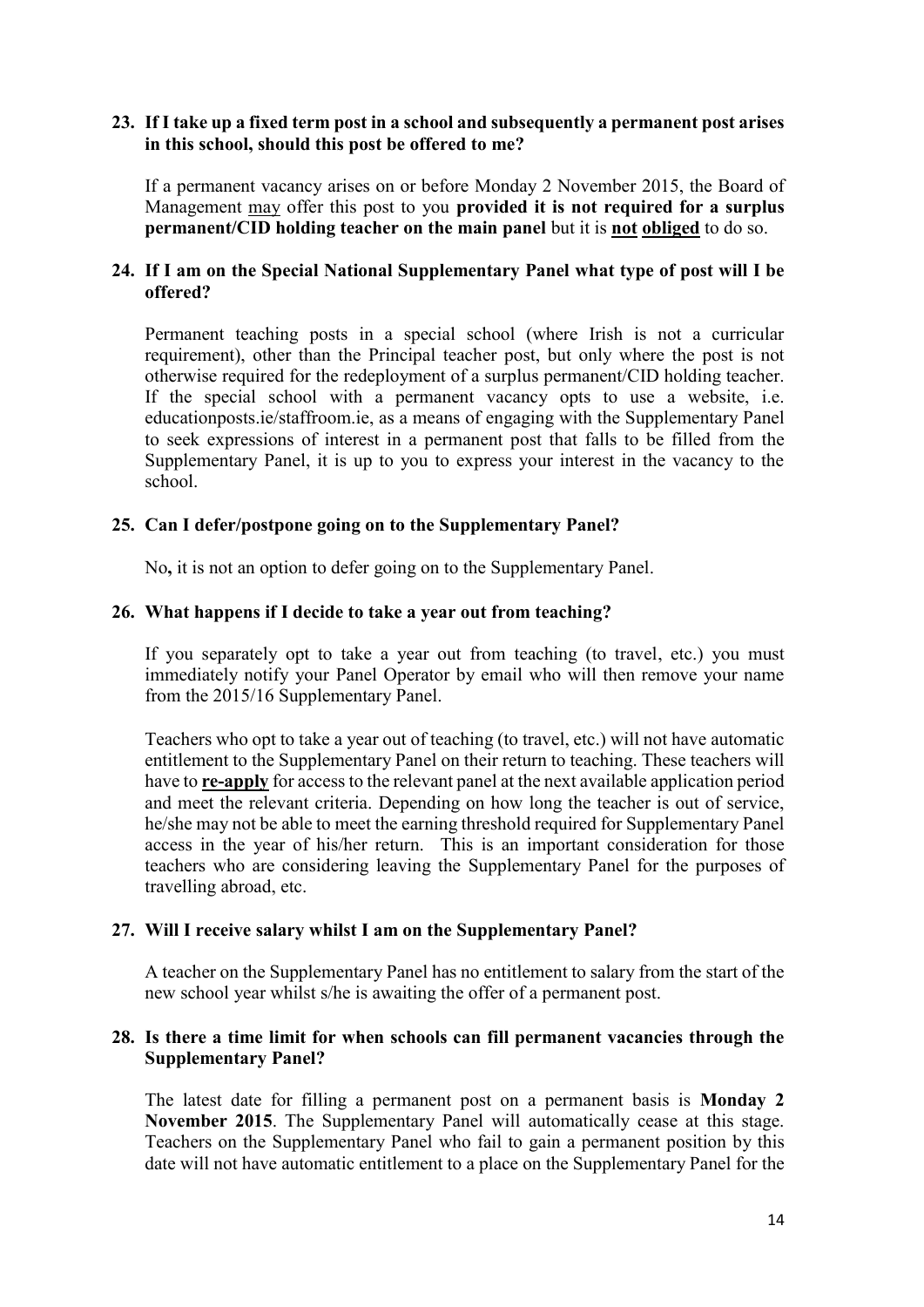following school year. These teachers will have to **re-apply** for a place on the relevant panel and meet the relevant criteria.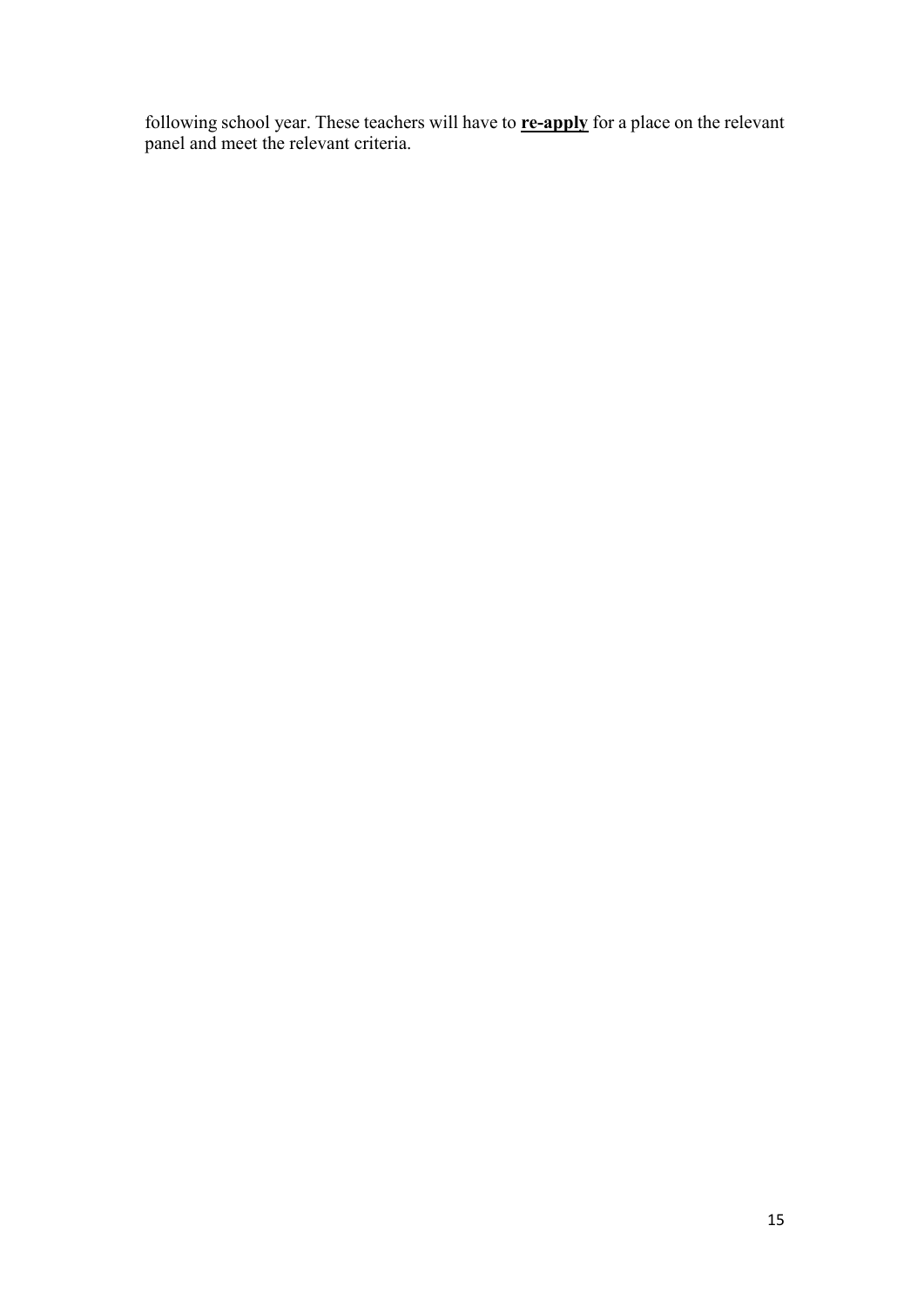# **Part 3**

# **Information for Panel Operators (diocesan education secretary, etc.)**

# **1. When can I expect to receive the Supplementary Panel?**

When the Department is satisfied that any remaining vacancies are not required for the redeployment of a surplus permanent/CID holding teacher the relevant Panel Operators will be supplied with the Supplementary Panel. The Department will use its website to update schools and teachers on the progress of panels**.** Management Bodies and the various Panel Operators may also use their websites to update schools on the progress of the panels.

### **2. What is the process to be followed by a school with a permanent vacancy to fill its vacancy?**

The Board of Management has three options for filling the permanent vacancy:

- 1. The Board of Management can select a teacher from the Supplementary Panel, without an interview process.
- 2. Where there is more than one person on the Supplementary Panel, the Board of Management of the school with the vacancy can send a request by email inviting some or all of the persons on the Supplementary Panel to interview. A teacher must respond to an invitation to interview within three calendar days.
- 3. In addition to the current arrangements, schools now have the **option of using a website**, i.e. educationposts.ie/staffroom.ie, as a means of engaging with the Supplementary Redeployment Panel. This can be done by the school using the website as the means to invite teachers on the relevant Supplementary Panel to express an interest in a permanent post that falls to be filled from that Supplementary Panel. Key requirements are:
	- Teachers to be given a period of 5 calendar days to express an interest in the post.
	- A school is required to select a teacher from the cohort of teachers that expressed interest in the post. However, the school has the option of supplementing the list of teachers who express an interest in the post with other teacher(s) that are remaining on the Supplementary Panel (who had not responded with an expression of interest in the post). The filling of the post in this manner may be done with or without an interview process.
	- If no teachers on the relevant Supplementary Panel express an interest in the post, the school is required to extend the period of time for seeking expressions of interest by an additional 2 calendar days. If at that stage there are still no teachers who have expressed interest in the post, the school can proceed to fill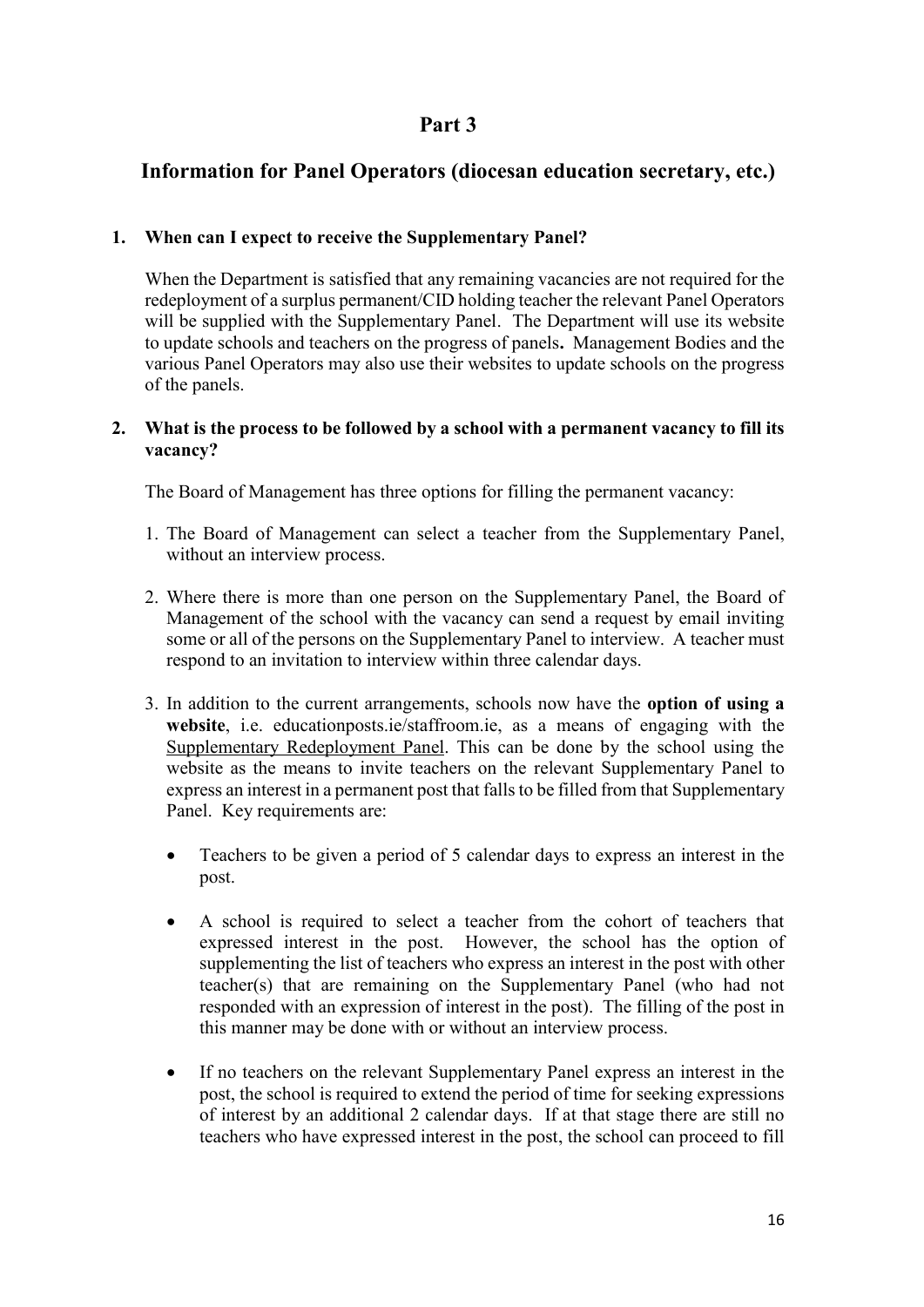its permanent vacancy in the normal manner via the standard public advertisement.

- In such a scenario, the school is required to state explicitly in the public advertisement the date that expressions of interest were sought, the date it was extended and confirmation that the school is now proceeding to fill the vacancy through open recruitment.
- A teacher on the Supplementary Panel who does not express an interest in a post remains on the Supplementary Panel. A teacher who does express an interest and is unsuccessful in securing the post remains on the Supplementary Panel. A teacher who is called to interview from the Supplementary Panel but is unsuccessful in securing the post remains on the Supplementary Panel.

#### **3. How will I know that schools are offering their vacant posts to the teachers on the Supplementary Panel?**

As email acceptance of post(s) by teacher(s) on the Supplementary Panel are received by a Chairperson of a Board of Management s/he must, within the following 24 hour period, notify the Panel Operator. This notification by the Chairperson of the Board of Management to the Panel Operator can be done verbally but must, without any delay, also be confirmed by e-mail.

#### **4. Do I need to notify anyone that a vacancy has been filled?**

The Panel Operator shall keep the relevant personnel in the Primary Teachers Allocation Section in the Department informed on a regular basis of movement on the Supplementary Panel.

If the Supplementary Panel has cleared, the Panel Operator must notify the Department accordingly.

The Department will publish regular panel updates on its website which will inform schools and teachers of progress being made on the redeployment process. Management Bodies and the various Panel Operators may also use their websites to update schools on the progress of the panels.

#### **5. What should I do if I have concerns about the progress being made on clearing the Supplementary Panel?**

You should contact the Primary Teachers Allocation Section immediately to discuss your concerns.

#### **6. Is there a time limit for when schools can fill permanent vacancies through the Supplementary Panel?**

The latest date for filling a permanent post on a permanent basis is **Monday 2 November 2015**. The Supplementary Panel will automatically cease at this stage. Teachers on the Supplementary Panel who fail to gain a permanent position by this date will not have automatic entitlement to a place on the Supplementary Panel for the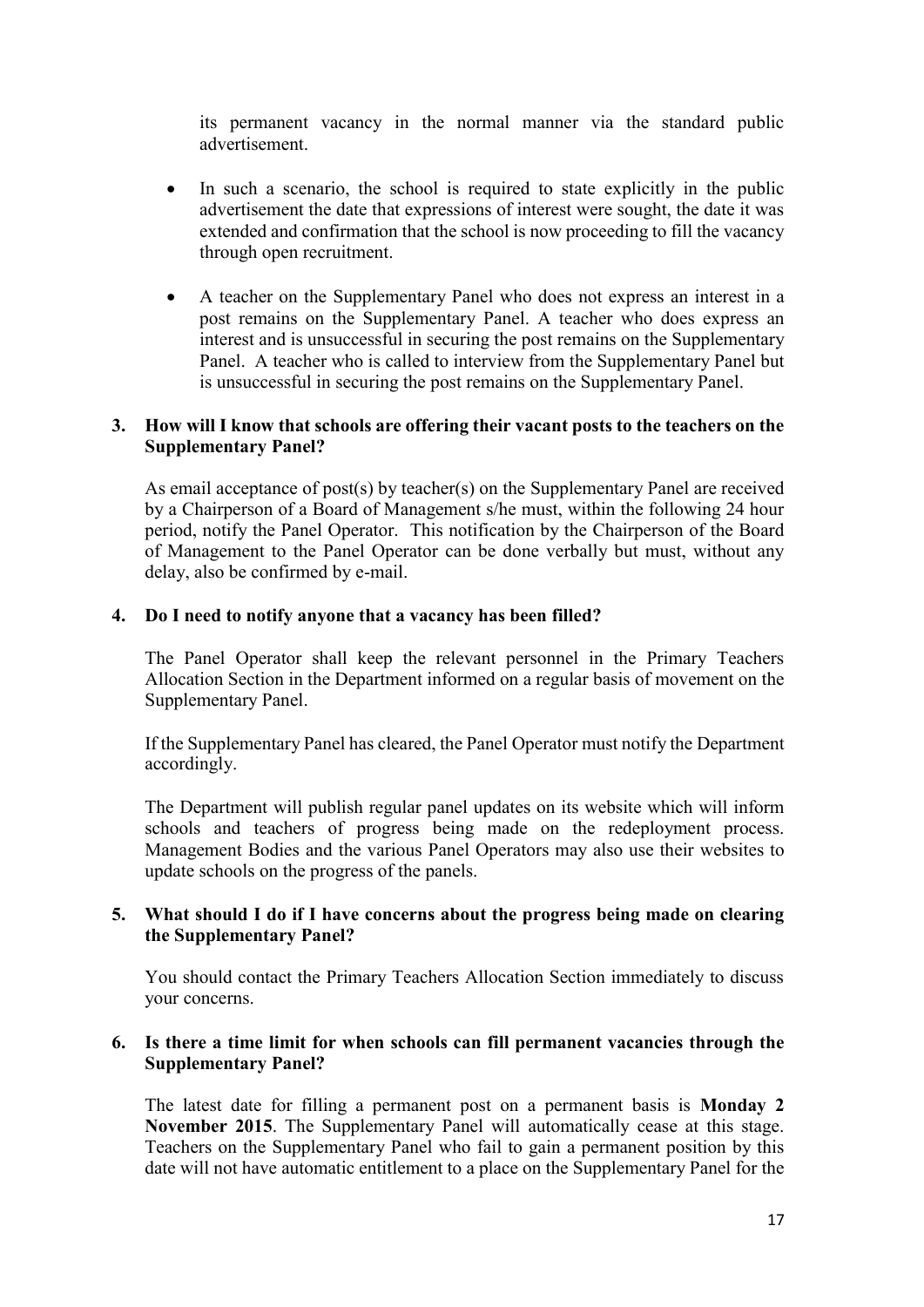following school year. These teachers will have to **re-apply** for a place on the relevant panel and meet the relevant criteria.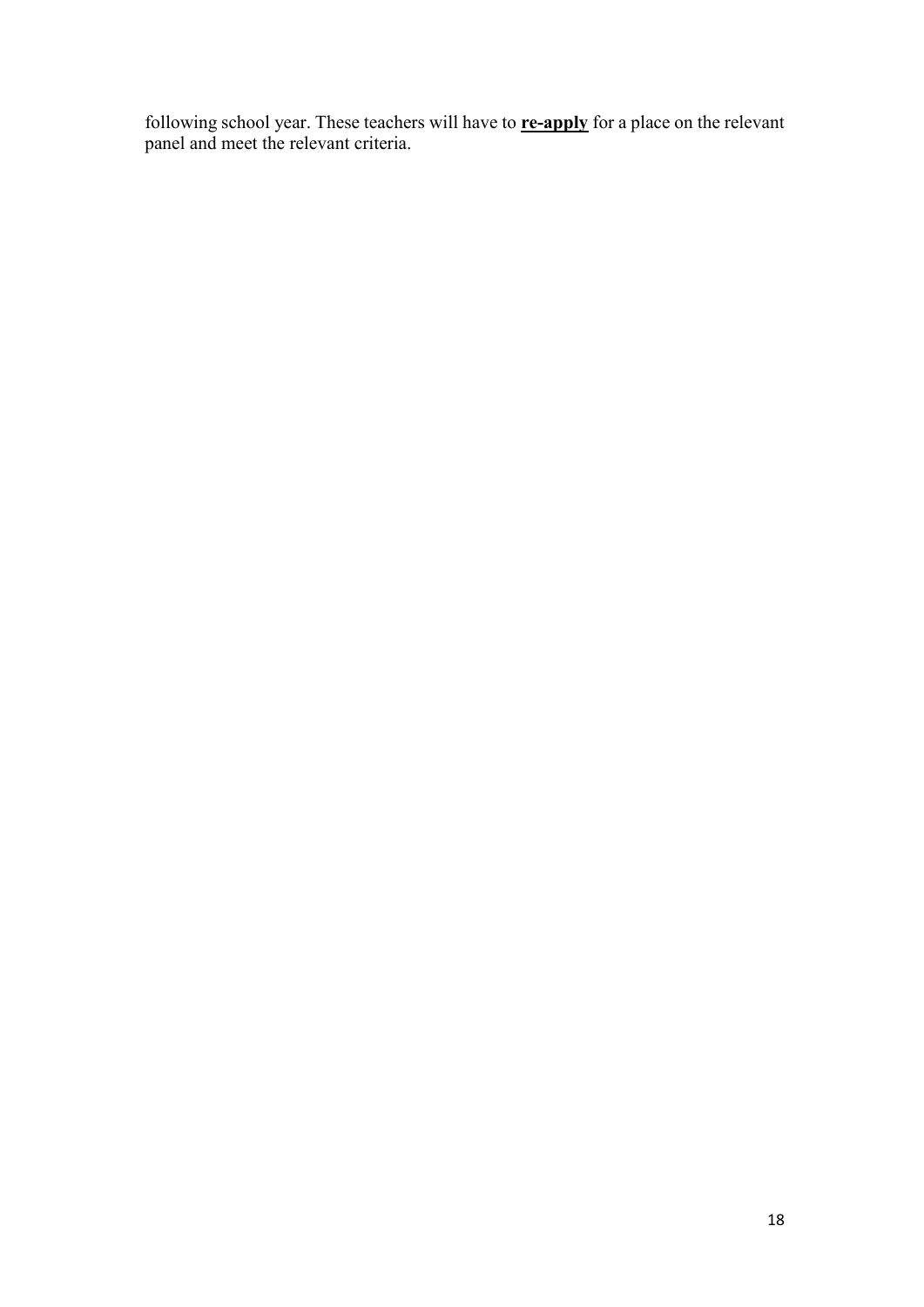# **Part 4**

# **Guidance for Panel Officers in relation to redeployment of teachers on the Supplementary Redeployment Panel**

The following guidance will be provided to any Panel Officer that is appointed to facilitate the redeployment of a teacher from the Supplementary Panel.

**The School**: The process of identifying a school to facilitate the redeployment of a teacher on the Supplementary Panel will commence with the school of the same patronage with a permanent vacancy that is located nearest to the school in which the teacher was last employed. The Department's Geographic Information System (GIS) will be used to identify the nearest school. The school will be given an opportunity to complete Form PO15/16 which sets out the school's engagement with the redeployment process and this will be provided to the Panel Officer (assuming the school has completed the form).

**The Panel Officer** will firstly make telephone contact with the Panel Operator (diocesan education secretary etc.,) to introduce himself/herself as the Panel Officer and to give the Panel Operator an opportunity to provide the Panel Officer with any relevant information in relation to the redeployment of the remaining teachers on the Supplementary Redeployment Panel.

The next step for the Panel Officer is to make telephone contact with the Chairperson of the Board of Management (and, if possible, the School Principal) of the nearest school to the teacher on the Supplementary Panel (as provided by the Department). This gives the school an opportunity to provide the Panel Officer with any relevant information in relation to the filling of its vacancy through the redeployment of the teacher on the Supplementary Panel.

While the Panel Officer process commences with the nearest school with a permanent vacancy, the Panel Officer also has discretion not to redeploy the teacher to the nearest school if s/he considers that there are valid reasons not to do so.

The Panel Officer having considered all the information provided to him/her (including the above telephone contacts with the Patron and the school) will determine if the teacher on the Supplementary Panel should be redeployed to the nearest school.

If the Panel Officer determines that there are valid reasons for not redeploying the teacher to the nearest school then the above process will commence with the next nearest school with a permanent vacancy, etc., until the Panel Officer has identified the school for the redeployment of the teacher on the Supplementary Panel.

The decision of the Panel Officer will be communicated to the Patron, to the Department and to the relevant school and is binding on all parties.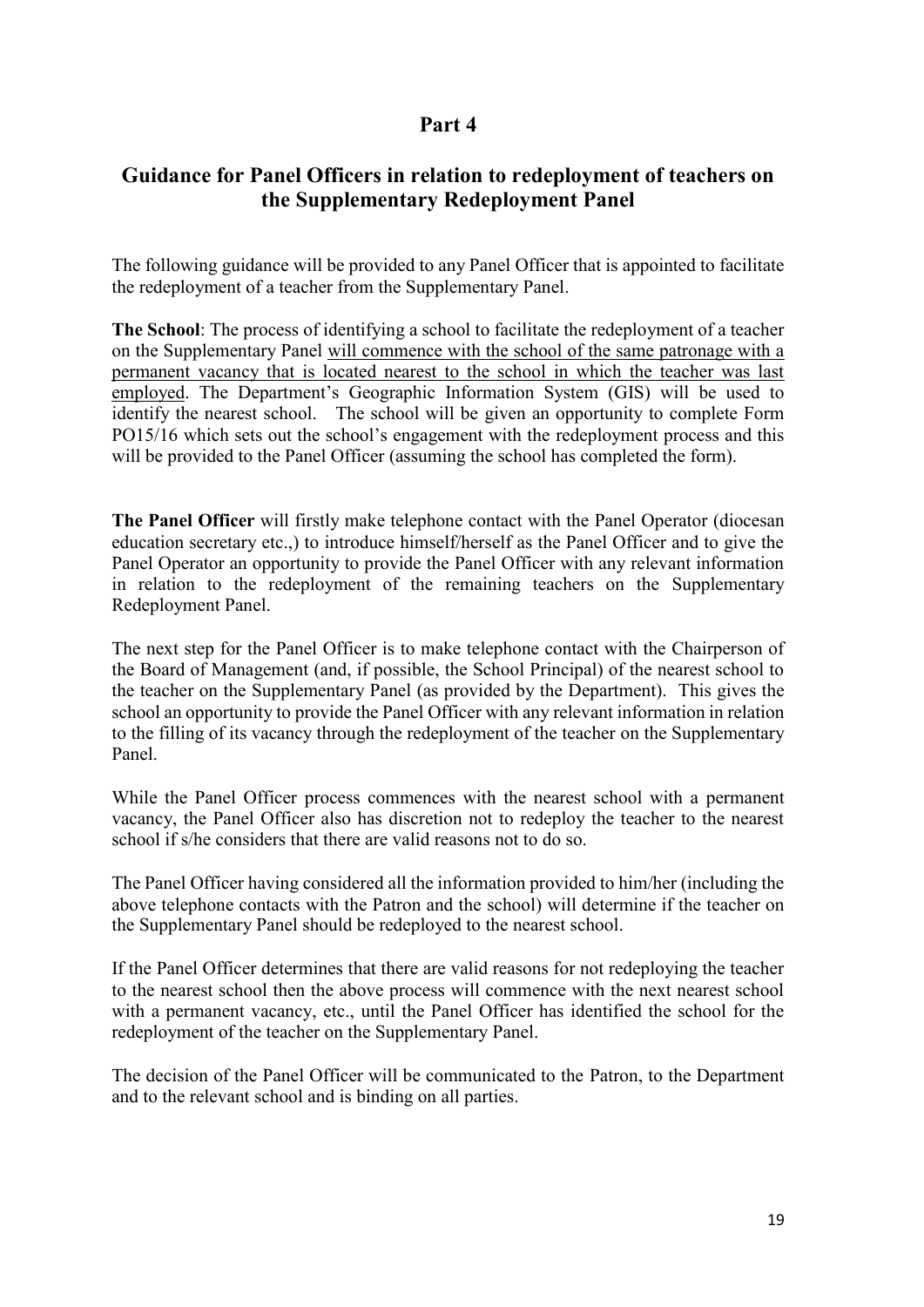# **Form PO15/16**

| L'ALIN I AVAIA<br>To be completed by the school with a permanent or fixed term vacancy and returned to the<br>Department's Primary Teacher Allocations Section. This form will be forwarded to the Panel Officer. |                                      |                                                                                                                    |
|-------------------------------------------------------------------------------------------------------------------------------------------------------------------------------------------------------------------|--------------------------------------|--------------------------------------------------------------------------------------------------------------------|
| <b>School Name:</b>                                                                                                                                                                                               |                                      | <b>Roll No:</b>                                                                                                    |
| <b>School Address:</b>                                                                                                                                                                                            |                                      |                                                                                                                    |
| <b>Chairperson Name:</b>                                                                                                                                                                                          |                                      |                                                                                                                    |
| <b>Phone Number of Chairperson:</b>                                                                                                                                                                               |                                      |                                                                                                                    |
| <b>Email Address of Chairperson:</b>                                                                                                                                                                              |                                      |                                                                                                                    |
| Written evidence of all vacancies notified to panel operator within the required time-frame?<br>1.                                                                                                                |                                      |                                                                                                                    |
|                                                                                                                                                                                                                   | <b>Yes</b>                           |                                                                                                                    |
|                                                                                                                                                                                                                   | $N_{\boldsymbol{0}}$                 |                                                                                                                    |
| 2. Number of vacancies notified to panel operator:                                                                                                                                                                |                                      |                                                                                                                    |
|                                                                                                                                                                                                                   | Permanent                            |                                                                                                                    |
|                                                                                                                                                                                                                   | <b>Fixed-term</b>                    |                                                                                                                    |
| <b>Main Panel:</b>                                                                                                                                                                                                |                                      |                                                                                                                    |
|                                                                                                                                                                                                                   |                                      | [1. Number of offers made to permanent teachers on Main Panel in a timely manner for the 2015/16 school year:      |
|                                                                                                                                                                                                                   | <b>Number of offers</b>              |                                                                                                                    |
| [2. Number of vacancies filled by redeployment of a permanent teacher from Main Panel:                                                                                                                            |                                      |                                                                                                                    |
|                                                                                                                                                                                                                   | <b>Permanent</b>                     |                                                                                                                    |
|                                                                                                                                                                                                                   | <b>Fixed-term</b>                    |                                                                                                                    |
| that were filled by a permanent teacher from the Main Panel:                                                                                                                                                      |                                      | $\beta$ . Number of permanent vacancies in the school in the 2014/15 school year and the number of these vacancies |
|                                                                                                                                                                                                                   | <b>Number of Permanent Vacancies</b> |                                                                                                                    |
|                                                                                                                                                                                                                   | <b>Number filled from Main Panel</b> |                                                                                                                    |
| that were filled by a permanent teacher from the Main Panel:                                                                                                                                                      |                                      | 4. Number of permanent vacancies in the school in the 2013/14 school year and the number of these vacancies        |
|                                                                                                                                                                                                                   | <b>Number of Permanent Vacancies</b> |                                                                                                                    |
|                                                                                                                                                                                                                   | <b>Number filled from Main Panel</b> |                                                                                                                    |

 $\overline{\phantom{a}}$